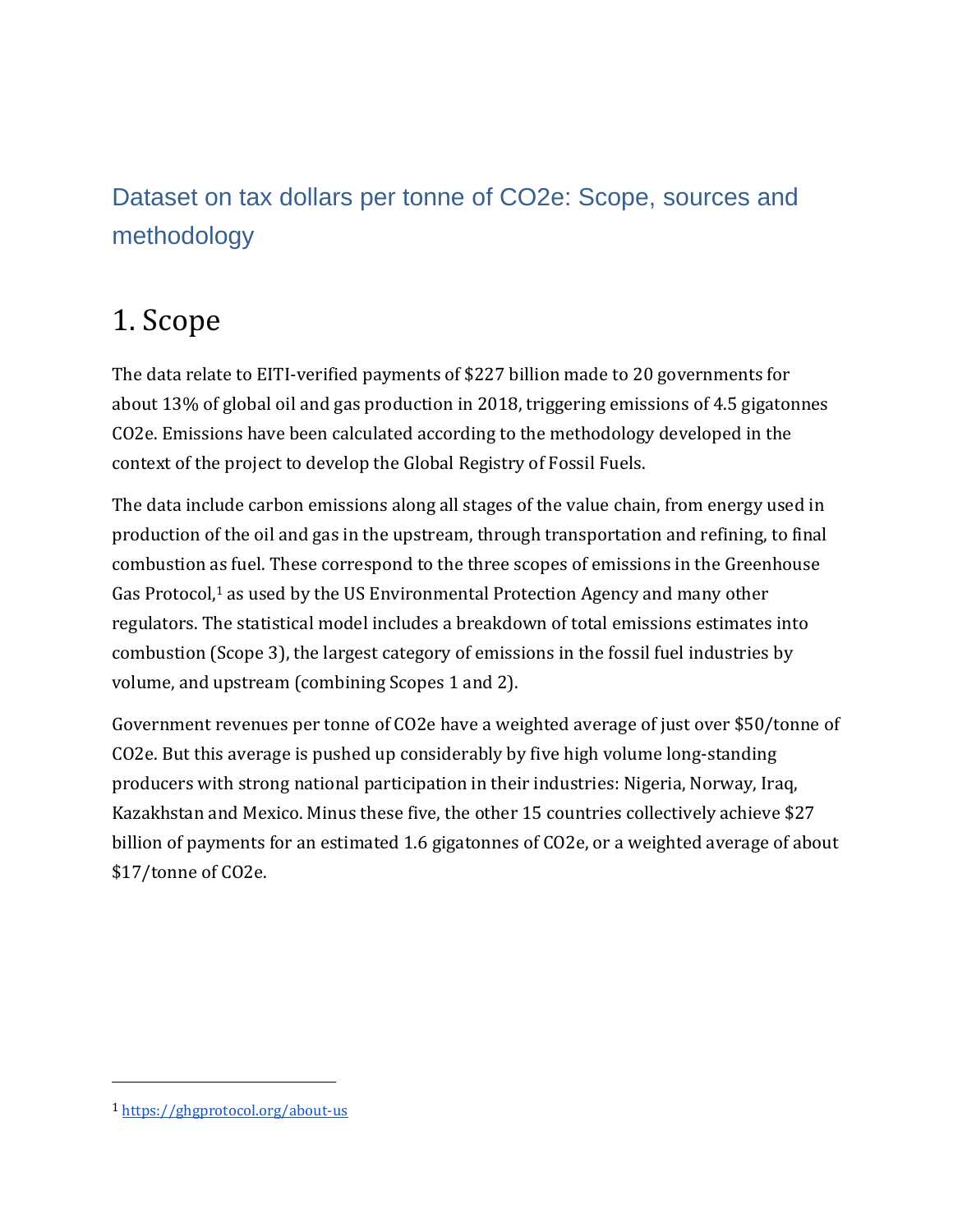## 2 Data Sources

### 2.1 Production

Production figures are sourced from the Energy Information Administration (EIA). For oil, the broadest category of all petroleum, natural gas liquids and refinery gains, has been taken. For gas, the category "dry natural gas" has been taken to offer the most consistency since although other categories of gas production, such as vented, flared and reinjected natural gas, exist in the EIA taxonomy, they are very largely blank in international coverage.

### 2.2 Revenues Received

Government receipts from oil and gas companies have been compiled from summary data held by the EITI International Secretariat, and in the other cases directly from 2018 EITI country reports. It should be recognised that not all payments in the fossil fuel upstream relate to that year's production. Some payments are one-off events, such as signature or production bonuses, or capital gains tax, and other regular payments are affected by past accounting, such as cost recovery in production sharing contracts. Where data has been reported in local currencies, they have been converted into US dollars at an average rate for 2018, using commercial foreign exchange quotations.

# 3 Emissions Estimation Methodology

Carbon Tracker Initiative, as part of the project to review the Global Registry of Fossil Fuels, has reviewed upstream carbon accounting from the Intergovernmental Panel on Climate Change (IPCC), the International Energy Agency (IEA), various government agencies and providers of commercial analysis and data. In doing so, it has become clear that significant uncertainty exists around emissions figures, that there is a wide range of values between different sources.<sup>2</sup> Emissions methodologies are expected to become more

<sup>&</sup>lt;sup>2</sup> See for example the Registry's presentation to the EU DG Energy, showing discrepancies between upstream emissions estimates provided by Wood Mackenzie compared to Stanfrod University's Opgee project of as much as a gigatonne a year: [https://github.com/JesperWe/grff-portal/blob/main/reference](https://github.com/JesperWe/grff-portal/blob/main/reference-models/GRFF_EUBriefing_210621.pptx)[models/GRFF\\_EUBriefing\\_210621.pptx](https://github.com/JesperWe/grff-portal/blob/main/reference-models/GRFF_EUBriefing_210621.pptx)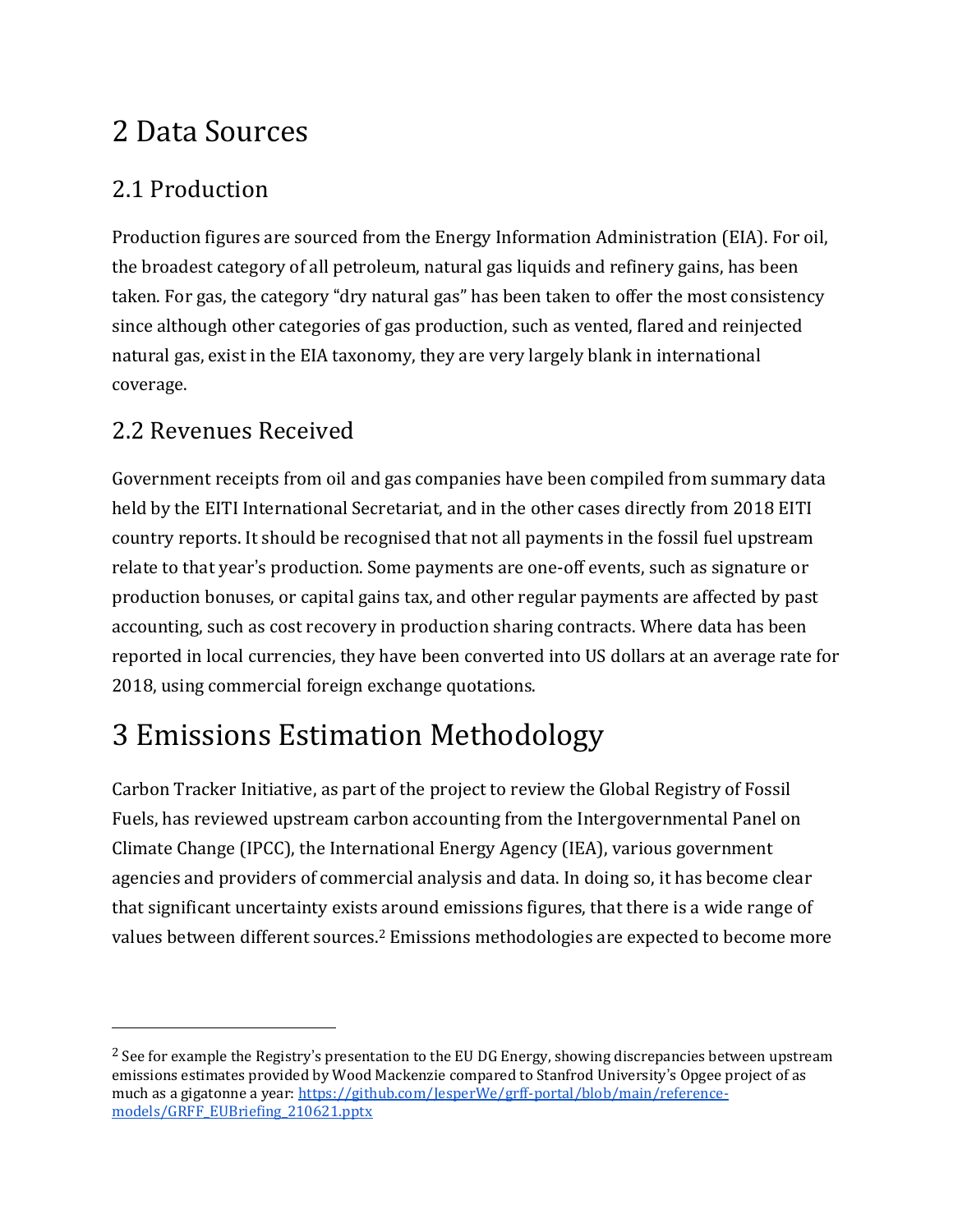standardised and robust, with considerably greater direct measurement, as carbon pricing extends in both reach and price.

### 3.1 Combustion: IPCC Constant Range

For the largest scope of emissions, combustion of oil and gas, this research uses the range of constant factors embedded in the IPCC process. The latest IPCC Assessment Report3, refers to values first published in 2006 to assess emissions from crude oil and gas.

The IPCC approach<sup>4</sup> works in two stages. First, a ratio is expressed for the conversion of oil and gas into amounts of energy. Then a second set of ratios are used to convert the energy into emissions. Each of these conversion stages is expressed as a range of low, medium and high for both oil and gas.

For oil, volume is converted into energy from 40.2 terajoules (TJ) per thousand tonnes (low) to 44.8 TJ (high). For natural gas the Registry uses the volume-to-energy conversion ratio provided by the BP Statistical Analysis of 36 Petajoules per billion cubic metres.

Conversion into emissions levels is provided by a second range of constants. For oil, these vary from 71.1 (low) through 73.3 (mid) to 75.5 (high) tonnes of CO2E per terajoule. The ratios for gas are lower, reflecting the lower carbon intensity of gas per unit of energy produced by combustion: from 54.3 (low) through 56.1 (mid) to 58.3 tonnes of CO2E per terajoule.

The two separate ranges must be compounded to show the potential range of emissions per volume. For oil, one tonne of crude oil could therefore produce emissions between 2.85 and 3.38 tonnes of CO2E. For gas the range is from 1.95 thousands tonnes of CO2E per million cubic metres to 2.10 thousand tonnes.

### 3.2 Upstream: IEA Global

Emissions from the upstream are lower than those from the combustion process of fossil fuels, but with an acknowledged much wider range of variance. The Registry's global base

<sup>3</sup> <https://www.ipcc.ch/assessment-report/ar5/>

<sup>4</sup> [https://www.ipcc-nggip.iges.or.jp/public/2006gl/pdf/2\\_Volume2/V2\\_1\\_Ch1\\_Introduction.pdf](https://www.ipcc-nggip.iges.or.jp/public/2006gl/pdf/2_Volume2/V2_1_Ch1_Introduction.pdf)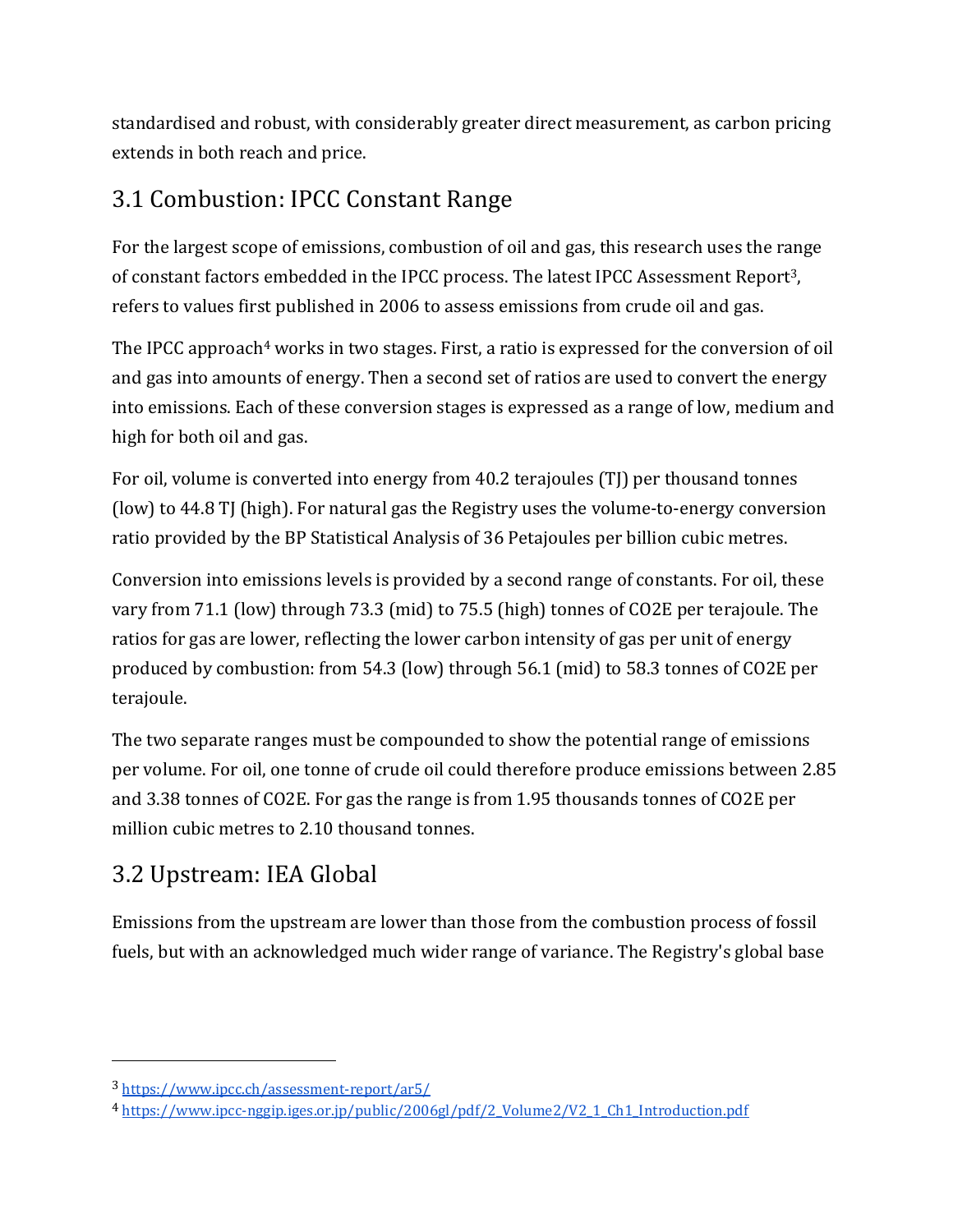for estimating upstream emissions is a data set published by the International Energy Agency<sup>5</sup> in January 2021.

The data set takes 2,204 oil projects around the world, and 1,155 gas projects, representing total global production of each fossil fuel. Each project has estimates and projections for a range of causes of carbon emissions in the upstream, including energy used in the extraction process, flaring, vented and fugitive methane emissions, and transportation into the refining unit. Each of the projects then has an estimate of emissions per barrel (or barrel of oil equivalent, in the case of gas) attached to it.

The project data are anonymised in the IEA data set, so individual producers cannot be directly associated with the upstream emissions intensities. The approach underpinning the Registry has therefore adopted is in three steps: first, the estimates are ordered by carbon intensity and multiplied by the volume of production in the project. Second, the cumulative totals of the projects are added. Third the corresponding level of emissions per barrel is selected at the 10th and 90th percentiles (by volume), as well as the weighted average.

The resulting ranges for oil are 21 kg of CO2E per barrel (10th percentile), rising to 57 kgs/barrel (weighted average) and 106 kgs CO2e per barrel (90th percentile). For gas the range starts at 54 kg per boe (10th percentile), through 76 kg / boe (weighted average), rising to 140 kgco2e/boe (90th percentile).

These ranges are the basis for global-level upstream emissions estimates.

### 3.3 Mid-range estimation: Opgee

The estimates in this paper use the middle ranges of the IPCC estimates for the combustion stage of oil and gas (Scope 3 emissions). For upstream, it uses the IEA for gas, but a narrower set of country-specific emissions factors produced by the Opgee research unit of Stanford University6. Opgee has produced upstream emissions factors for 91 oil-producing countries.

<sup>5</sup> [https://github.com/JesperWe/grff-portal/blob/main/reference](https://github.com/JesperWe/grff-portal/blob/main/reference-models/IEA_Emissions_intensities_210410.xlsx)[models/IEA\\_Emissions\\_intensities\\_210410.xlsx](https://github.com/JesperWe/grff-portal/blob/main/reference-models/IEA_Emissions_intensities_210410.xlsx)

<sup>6</sup> Opgee has been embedded in the US State of California's clean fuel standard, effective since 2007, and has been widely used in industry and by other policymakers.